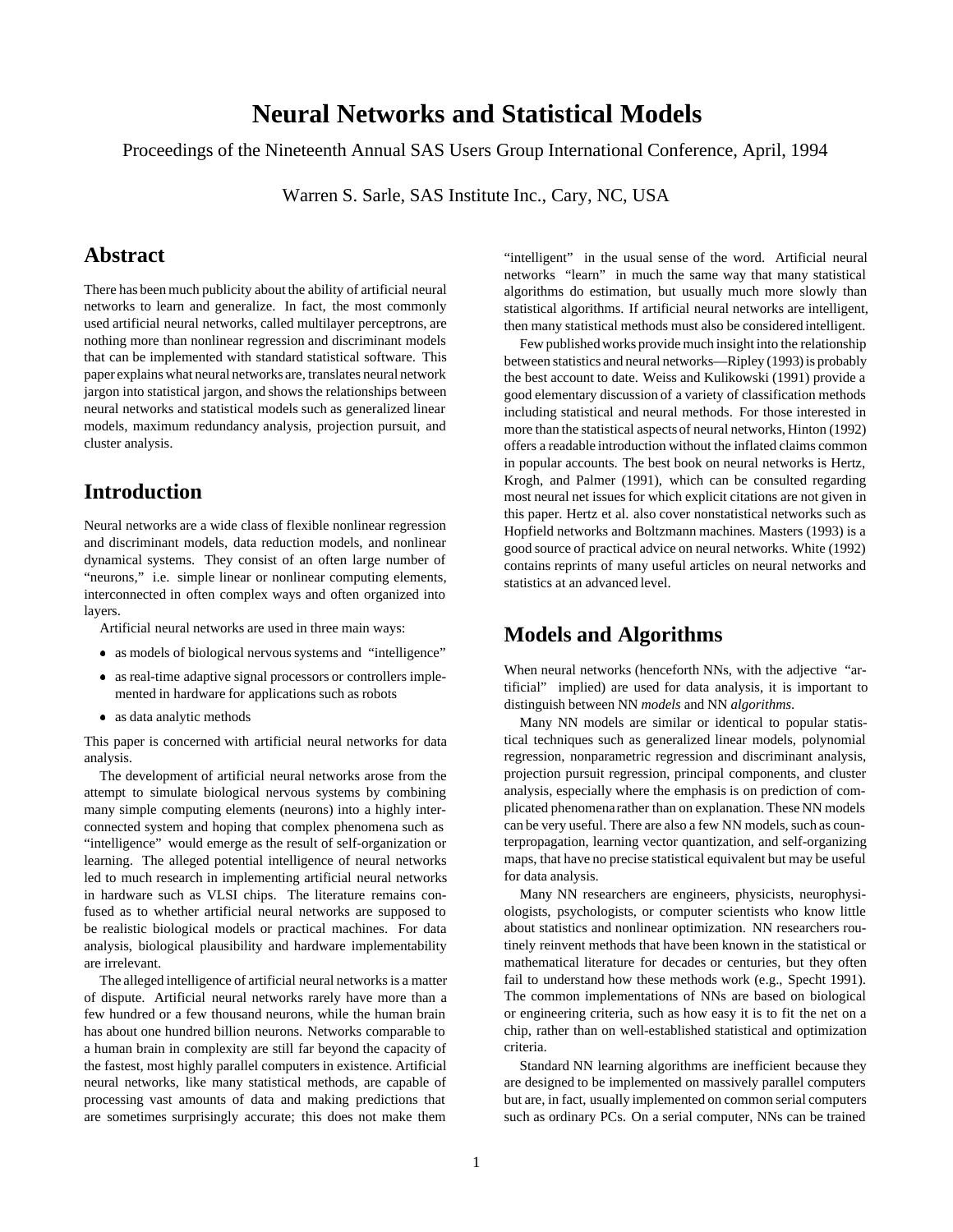more efficiently by standard numerical optimization algorithms such as those used for nonlinear regression. Nonlinear regression algorithms can fit most NN models orders of magnitude faster than the standard NN algorithms.

Another reason for the inefficiency of NN algorithms is that they are often designed for situations where the data are not stored, but each observation is available transiently in a real-time environment. Transient data are inappropriate for most types of statistical analysis. In statistical applications, the data are usually stored and are repeatedly accessible, so statistical algorithms can be faster and more stable than NN algorithms.

Hence, for most practical data analysis applications, the usual NN algorithms are not useful. You do not need to know anything about NN training methods such as backpropagation to use NNs.

#### **Jargon**

Although many NN models are similar or identical to well-known statistical models, the terminology in the NN literature is quite different from that in statistics. For example, in the NN literature:

- variables are called *features*
- independent variables are called *inputs*
- predicted values are called *outputs*
- dependent variables are called *targets* or *training values*
- residuals are called *errors*
- estimation is called *training*, *learning*, *adaptation*, or *selforganization*.
- an estimation criterion is called an *error function*, *cost function*, or *Lyapunov function*
- observations are called *patterns* or *training pairs*
- parameter estimates are called *(synaptic) weights*
- interactions are called *higher-order neurons*
- transformations are called *functional links*
- regression and discriminant analysis are called *supervised learning* or *heteroassociation*
- data reduction is called *unsupervised learning*, *encoding*, or *autoassociation*
- cluster analysis is called *competitive learning* or *adaptive vector quantization*
- interpolation and extrapolation are called *generalization*

The statistical terms *sample* and *population* do not seem to have NN equivalents. However, the data are often divided into a *training set* and *test set* for cross-validation.

## **Network Diagrams**

Various models will be displayed as network diagrams such as the one shown in Figure 1, which illustrates NN and statistical terminology for a simple linear regression model. Neurons are represented by circles and boxes, while the connections between neurons are shown as arrows:

 Circles represent observed variables, with the name shown inside the circle.

- Boxes represent values computed as a function of one or more arguments. The symbol inside the box indicates the type of function. Most boxes also have a corresponding parameter called a *bias*.
- Arrows indicate that the source of the arrow is an argument of the function computed at the destination of the arrow. Each arrow usually has a corresponding*weight* or parameter to be estimated.
- Two long parallel lines indicate that the values at each end are to be fitted by least squares, maximum likelihood, or some other estimation criterion.



Figure 1: Simple Linear Regression

## **Perceptrons**

A (*simple*) *perceptron*computes a linear combination of the inputs (possibly with an intercept or *bias*term) called the *net input*. Then a possibly nonlinear *activation* function is applied to the net input to produce the output. An activation function maps any real input into a usually bounded range, often 0 to 1 or -1 to 1. Bounded activation functions are often called *squashing* functions. Some common activation functions are:

- linear or identity:  $act(x) = x$
- hyperbolic tangent:  $act(x) = tanh(x)$
- logistic:  $act(x) = (1 + e^{-x})^{-1} = (tanh(x/2) + 1)/2$
- threshold:  $act(x) = 0$  if  $x < 0$ , 1 otherwise
- Gaussian:  $act(x) = e^{-x^2/2}$

Symbols used in the network diagrams for various types of neurons and activation functions are shown in Figure 2.

A perceptron can have one or more outputs. Each output has a separate bias and set of weights. Usually the same activation function is used for each output, although it is possible to use different activation functions.

Notation and formulas for a perceptron are as follows:

- $n_x$  = number of independent variables (inputs)
- $x_i$  = independent variable (input)
- $a_i$  = bias for output layer
- $b_{ij}$  = weight from input to output layer

$$
q_j
$$
 = net input to output layer =  $a_i + \sum_{j=1}^{n_x} b_{ij} x_i$ 

- $p_j$  = predicted value (output values) = act(q j)
- $y_j$  = dependent variable (training values)
- $r_j$  = residual (error) =  $y_j$   $p_j$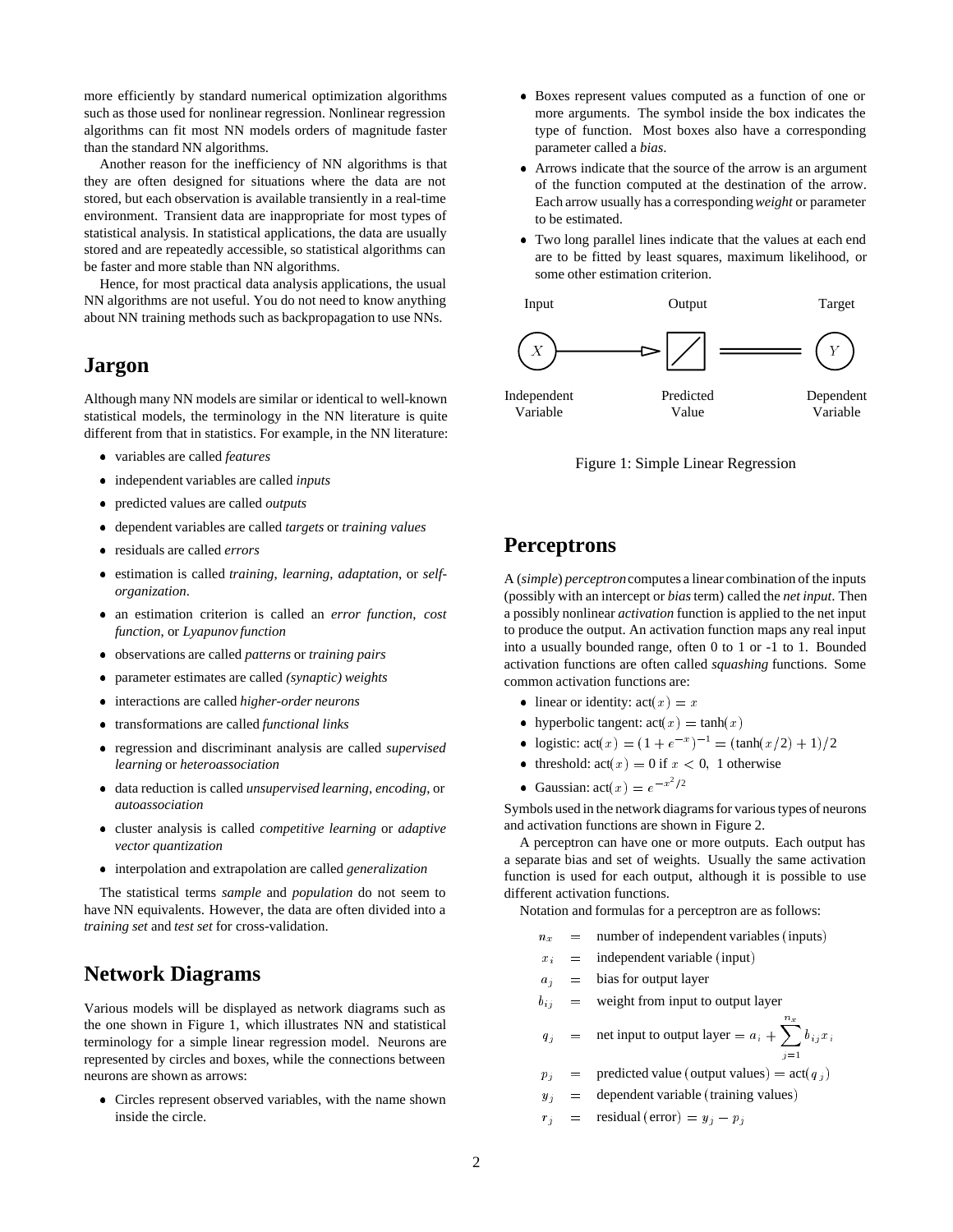Perceptrons are most often trained by least squares, i.e., by attempting to minimize  $\sum \sum r_j^2$ , where the summation is over all outputs and over the training set.

A perceptron with a linear activation function is thus a linear regression model (Weisberg 1985; Myers 1986), possibly multiple or multivariate, as shown in Figure 3.



Variables

Figure 3: Simple Linear Perceptron = Multivariate Multiple Linear Regression

A perceptron with a logistic activation function is a logistic regression model (Hosmer and Lemeshow 1989) as shown in Figure 4.

Input



Independent Variables

Figure 4: Simple Nonlinear Perceptron = Logistic Regression

A perceptron with a threshold activation function is a linear discriminant function (Hand 1981; McLachlan 1992; Weiss and Kulikowski 1991). If there is only one output, it is also called an *adaline*, as shown in Figure 5. With multiple outputs, the threshold perceptron is a multiple discriminant function. Instead of a threshold activation function, it is often more useful to use a



Arbitrary Value

Radial Basis Function of Inputs

Observed Variable

Sum of Inputs

Power of Input

Linear Combination of Inputs

Linear Combination of Inputs

Logistic Function of

Threshold Function of Linear Combination of Inputs

Figure 2: Symbols for Neurons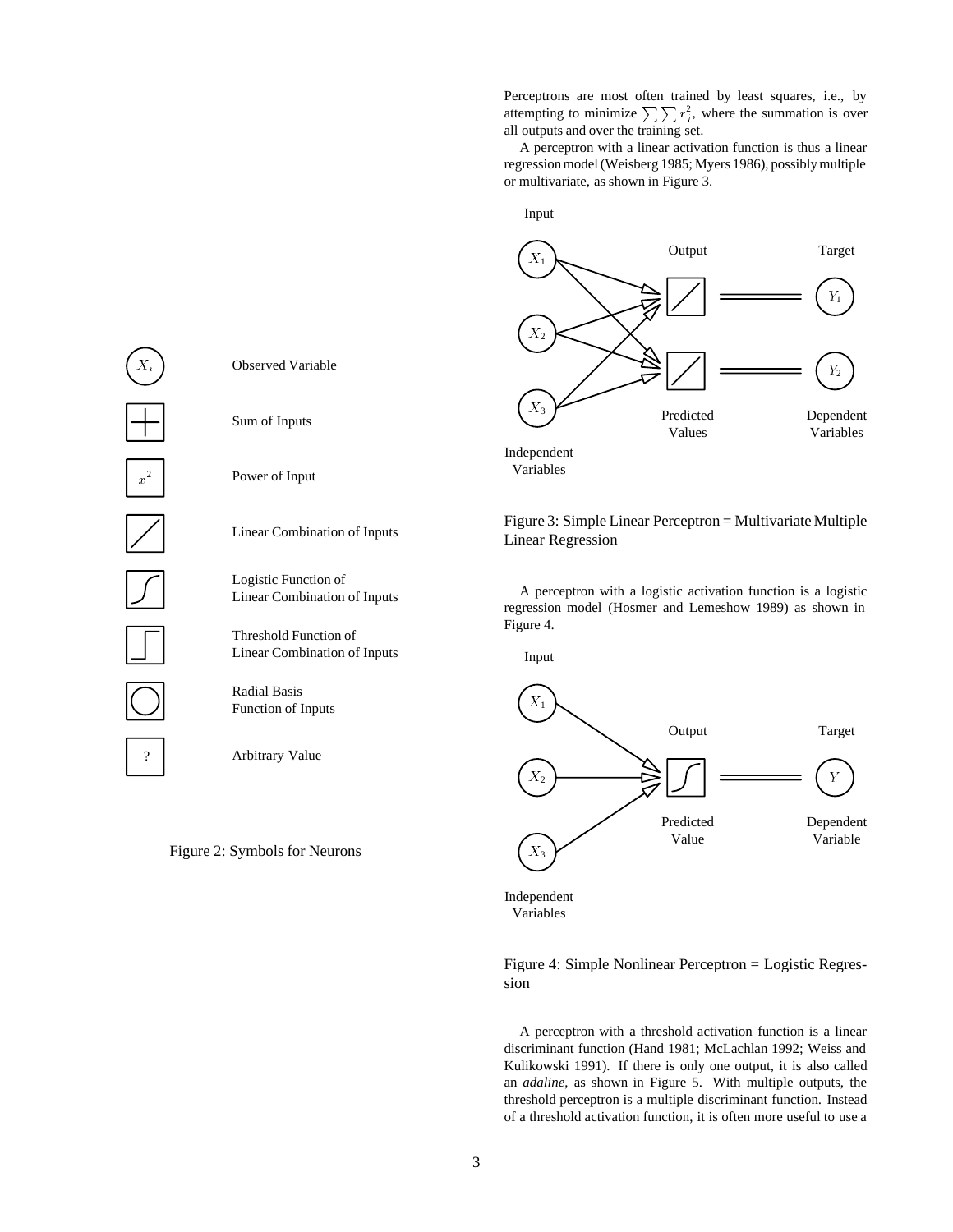multiple logistic function to estimate the conditional probabilities of each class. A multiple logistic function is called a *softmax* activation function in the NN literature.







Figure 5: Adaline = Linear Discriminant Function

The activation function in a perceptron is analogous to the inverse of the link function in a generalized linear model (GLIM) (McCullagh and Nelder 1989). Activation functions are usually bounded, whereas inverse link functions, such as the identity, reciprocal, and exponential functions, often are not. Inverse link functions are required to be monotone in most implementations of GLIMs, although this restriction is only for computational convenience. Activation functions are sometimes nonmonotone, such as Gaussian or trigonometric functions.

GLIMs are fitted by maximum likelihood for a variety of distributions in the exponential class. Perceptrons are usually trained by least squares. Maximum likelihood for binomial proportions is also used for perceptrons when the target values are between 0 and 1, usually with the number of binomial trials assumed to be constant, in which case the criterion is called *relative entropy* or *cross entropy*. Occasionally other criteria are used to train perceptrons. Thus, in theory, GLIMs and perceptrons are almost the same thing, but in practice the overlap is not as great as it could be in theory.

Polynomial regression can be represented by a diagram of the form shown in Figure 6, in which the arrows from the inputs to the polynomial terms would usually be given a constant weight of 1. In NN terminology, this is a type of *functional link* network (Pao 1989). In general, functional links can be transformations of any type that do not require extra parameters, and the activation function for the output is the identity, so the model is linear in the parameters. Elaborate functional link networks are used in applications such as image processing to perform a variety of impressive tasks (Souček and The IRIS Group 1992).

#### **Multilayer Perceptrons**

A functional link network introduces an extra *hidden layer* of neurons, but there is still only one layer of weights to be estimated. If the model includes estimated weights between the inputs and the



Figure 6: Functional Link Network = Polynomial Regression

hidden layer, and the hidden layer uses nonlinear activation functions such as the logistic function, the model becomes genuinely nonlinear, i.e., nonlinear in the parameters. The resulting model is called a *multilayer perceptron* or MLP. An MLP for simple nonlinear regression is shown in Figure 7. An MLP can also have multiple inputs and outputs, as shown in Figure 8. The number of hidden neurons can be less than the number of inputs or outputs, as shown in Figure 9. Another useful variation is to allow direct connections from the input layer to the output layer, which could be called *main effects* in statistical terminology.



Figure 7: Multilayer Perceptron = Simple Nonlinear Regression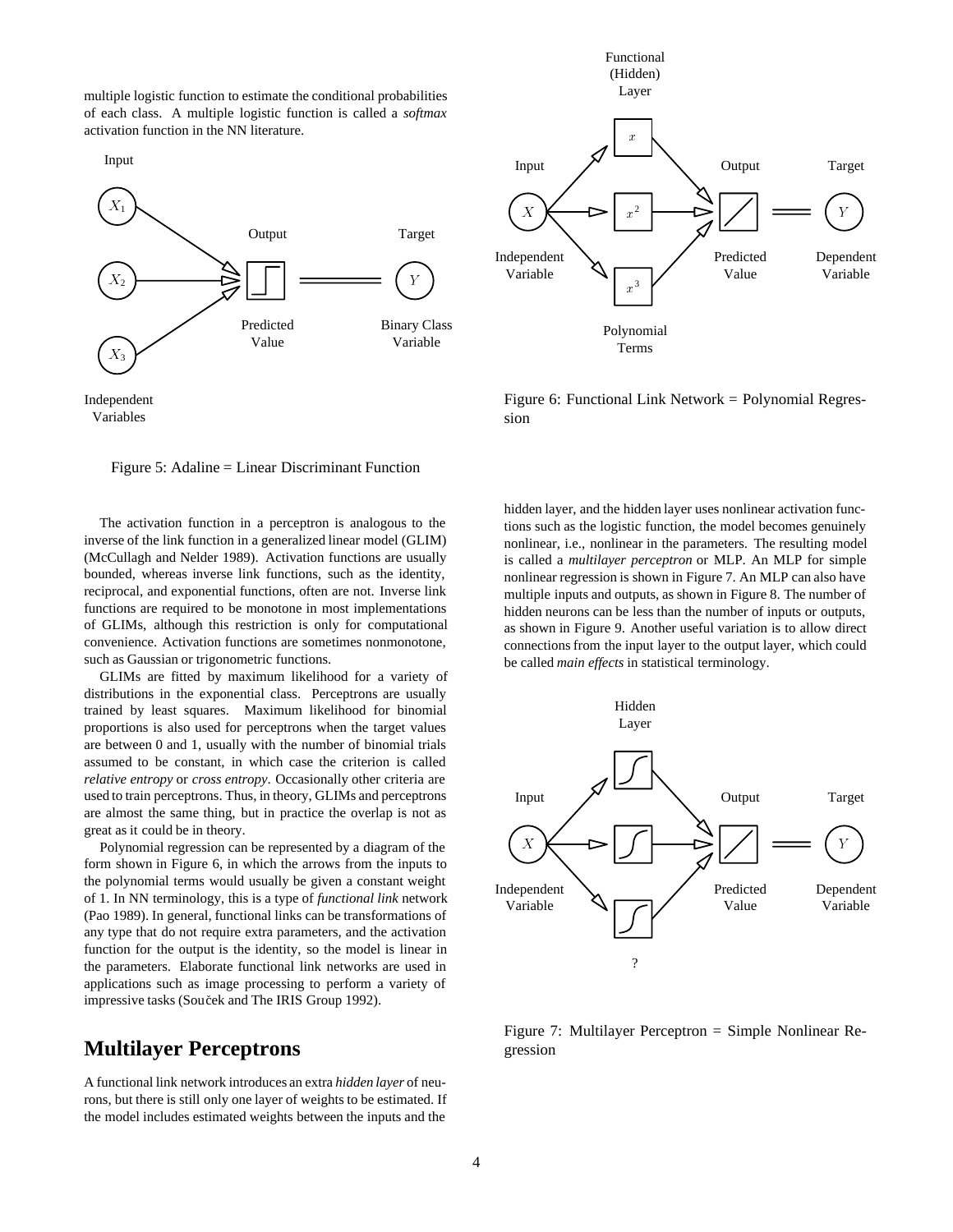

Figure 8: Multilayer Perceptron = Multivariate Multiple Nonlinear Regression



Figure 9: Multilayer Perceptron = Nonlinear Regression Again

Notation and formulas for the MLP in Figure 8 are as follows:

- $n_x$  = number of independent variables (inputs)
- $n_h$  = number of hidden neurons
- $x_i$  = independent variable (input)
- $a_j$  = bias for hidden layer
- $b_{ij}$  = weight from input to hidden layer
- $g_j$  = net input to hidden layer =  $a_j + \sum_{i=1}^{n_x} b_{ij}x_i$  $i=1$
- $h_j$  = hidden layer values = act<sub>h</sub>( $g_j$ )
- $c_k$  = bias for output (intercept)
- $d_{ik}$  = weight from hidden layer to output
- $q_k$  = net input to output layer =  $c_k + \sum_{i=1}^{n_h} d_i$  $j=1$  $a_{jk}n_k$
- $p_k$  = predicted value (output values) = act<sub>o</sub>( $q_k$ )
- $y_k$  = dependent variable (training values)
- $r_k$  = residual (error) =  $y_k p_k$

where  $\arctan$  and  $\arctan$  are the activation functions for the hidden and output layers, respectively.

MLPs are general-purpose, flexible, nonlinear models that, given enough hidden neurons and enough data, can approximate virtually any function to any desired degree of accuracy. In other words, MLPs are *universal approximators* (White 1992). MLPs can be used when you have little knowledge about the form of the relationship between the independent and dependent variables.

You can vary the complexity of the MLP model by varying the number of hidden layers and the number of hidden neurons in each hidden layer. With a small number of hidden neurons, an MLP is a parametric model that provides a useful alternative to polynomial regression. With a moderate number of hidden neurons, an MLP can be considered a quasi-parametric model similar to projection pursuit regression (Friedman and Stuetzle 1981). An MLP with one hidden layer is essentially the same as the projection pursuit regression model except that an MLP uses a predetermined functional form for the activation function in the hidden layer, whereas projection pursuit uses a flexible nonlinear smoother. If the number of hidden neurons is allowed to increase with the sample size, an MLP becomes a nonparametric sieve (White 1992) that provides a useful alternative to methods such as kernel regression (Härdle 1990) and smoothing splines (Eubank 1988; Wahba 1990). MLPs are especially valuable because you can vary the complexity of the model from a simple parametric model to a highly flexible, nonparametric model.

Consider an MLP for fitting a simple nonlinear regression curve, using one input, one linear output, and one hidden layer with a logistic activation function. The curve can have as many wiggles in it as there are hidden neurons (actually, there can be even more wiggles than the number of hidden neurons, but estimation tends to become more difficult in that case). This simple MLP acts very much like a polynomial regression or leastsquares smoothing spline (Eubank 1988). Since polynomials are linear in the parameters, they are fast to fit, but there are numerical accuracy problems if you try to fit too many wiggles. Smoothing splines are also linear in the parameters and don't have the numerical problems of high-order polynomials, but splines present the problem of deciding where to locate the knots.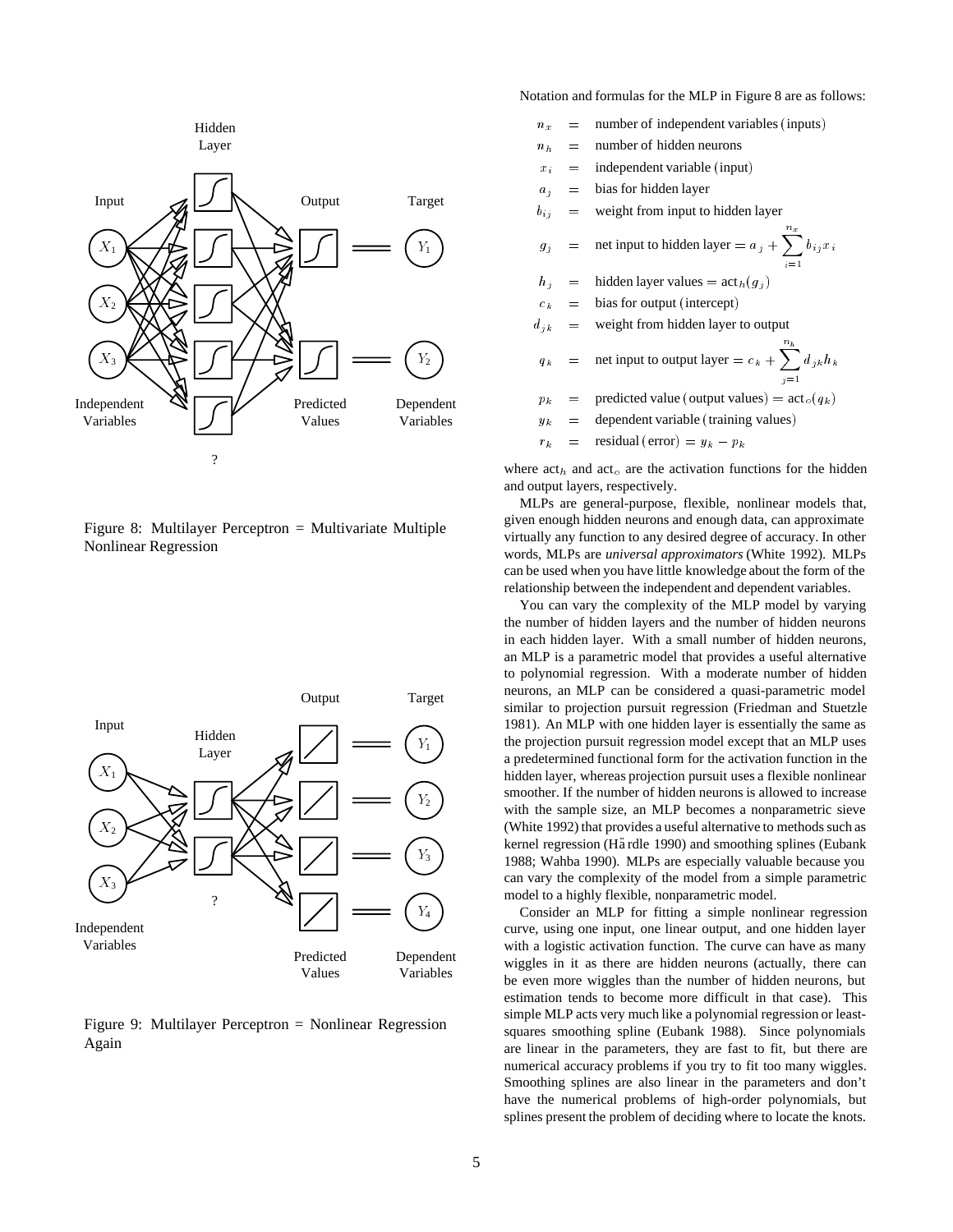MLPs with a nonlinear activation function are genuinely nonlinear in the parameters and therefore take much more computer time to fit than polynomials or splines. MLPs may be more numerically stable than high-order polynomials. MLPs do not require you to specify knot locations, but they may suffer from local minima in the optimization process. MLPs have different extrapolation properties than polynomials—polynomials go off to infinity, but MLPs flatten out—but both can do very weird things when extrapolated. All three methods raise similar questions about how many wiggles to fit.

Unlike splines and polynomials, MLPs are easy to extend to multiple inputs and multiple outputs without an exponential increase in the number of parameters.

MLPs are usually trained by an algorithm called the *generalized delta rule*, which computes derivatives by a simple application of the chain rule called *backpropagation*. Often the term *backpropagation* is applied to the training method itself or to a network trained in this manner. This confusion is symptomatic of the general failure in the NN literature to distinguish between models and estimation methods.

Use of the generalized delta rule is slow and tedious, requiring the user to set various algorithmic parameters by trial and error. Fortunately, MLPs can be easily trained with general purpose nonlinear modeling or optimization programs such as the procedures NLIN in SAS/STAT<sup>®</sup> software, MODEL in SAS/ETS<sup>®</sup> software, NLP in  $SAS/OR^{\circledR}$  software, and the various NLP routines in  $SAS/IML^{\circledR}$  software. There is extensive statistical theory regarding nonlinear models (Bates and Watts 1988; Borowiak 1989; Cramer 1986; Edwards 1972; Gallant 1987; Gifi 1990; H a rdle 1990; Ross 1990; Seber and Wild 1989). Statistical software can be used to produce confidence intervals, prediction intervals, diagnostics, and various graphical displays, all of which rarely appear in the NN literature.

#### **Unsupervised Learning**

The NN literature distinguishes between supervised and unsupervised learning. In supervised learning, the goal is to predict one or more target variables from one or more input variables. Supervision consists of the use of target values in training. Supervised learning is usually some form of regression or discriminant analysis. MLPs are the most common variety of supervised network.

In unsupervised learning, the NN literature claims that there is no target variable, and the network is supposed to train itself to extract "features" from the independent variables, as shown in Figure 10. This conceptualization is wrong. In fact, the goal in most forms of unsupervised learning is to construct feature variables from which the observed variables, which are really both input *and* target variables, can be predicted.

Unsupervised Hebbian learning constructs quantitative features. In most cases, the dependent variables are predicted by linear regression from the feature variables. Hence, as is wellknown from statistical theory, the optimal feature variables are the principal components of the dependent variables (Hotelling 1933; Jackson 1991; Jolliffe 1986; Rao 1964). There are many variations, such as Oja's rule and Sanger's rule, that are just inefficient algorithms for approximating principal components.

The statistical model of principal component analysis is shown in Figure 11. In this model there are no inputs. The boxes



Figure 10: Unsupervised Hebbian Learning

containing ?s indicate that the values for these neurons can be computed in any way whatsoever, provided the least-squares fit of the model is optimized. Of course, it can be proven that the optimal values for the ? boxes are the principal component scores, which can be computed as linear combinations of the observed variable. Hence the model can also be expressed as in Figure 12, in which the observed variables are shown as both inputs and target values. The input layer and hidden layer in this model are the same as the unsupervised learning model in Figure 10. The rest of Figure 12 is implied by unsupervised Hebbian learning, but this fact is rarely acknowledged in the NN literature.



Figure 11: Principal Component Analysis

Unsupervised competitive learning constructs binary features. Each binary feature represents a subset or cluster of the observations. The network is the same as in Figure 10 except that only one output neuron is activated with an output of 1 while all the other output neurons are forced to 0. Neurons of this type are often called *winner-take-all* neurons or *Kohonen* neurons.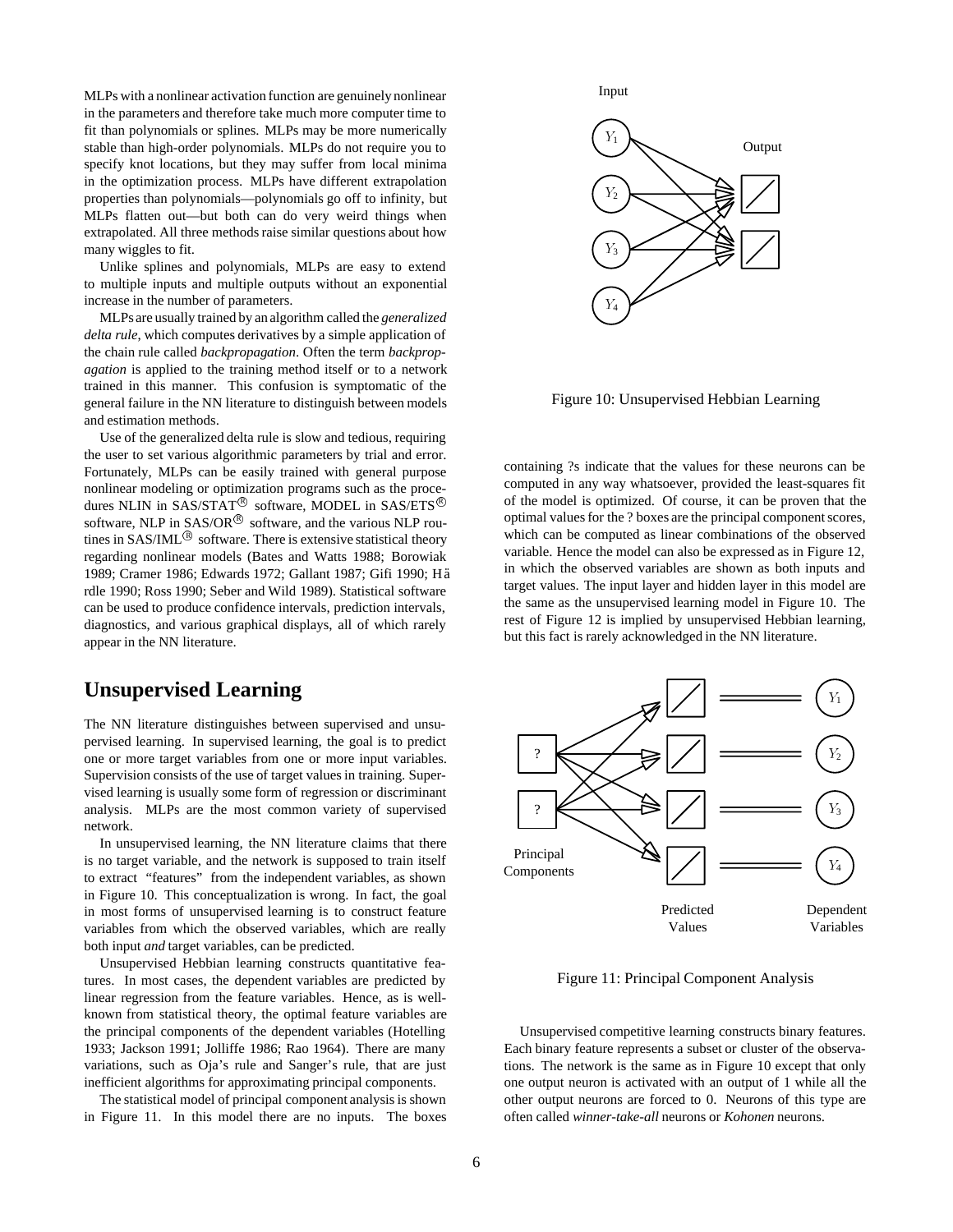

Figure 12: Principal Component Analysis---Alternative Model

The winner is usually determined to be the neuron with the largest net input, in other words, the neuron whose weights are most similar to the input values as measured by an inner-product similarity measure. For an inner-product similarity measure to be useful, it is usually necessary to normalize both the weights of each neuron and the input values for each observation. In this case, inner-product similarity is equivalent to Euclidean distance. However, the normalization requirement greatly limits the applicability of the network. It is generally more useful to define the net input as the Euclidean distance between the synaptic weights and the input values, in which case the competitive learning network is very similar to  $k$ -means clustering (Hartigan 1975) except that the usual training algorithms are slow and nonconvergent. Many superior clustering algorithms have been developed in statistics, numerical taxonomy, and many other fields, as described in countless articles and numerous books such as Everitt (1980), Massart and Kaufman (1983), Anderberg (1973), Sneath and Sokal (1973), Hartigan (1975), Titterington, Smith, and Makov (1985), McLachlan and Basford (1988), Kaufmann and Rousseeuw (1990), and Spath (1980).

In *adaptive vector quantization* (AVQ), the inputs are acknowledged to be target values that are predicted by the means of the cluster to which a given observation belongs. This network is therefore essentially the same as that in Figure 12 except for the winner-take-all activation functions. In other words, AVQ is leastsquares cluster analysis. However, the usual AVQ algorithms do not simply compute the mean of each cluster but approximate the mean using an iterative, nonconvergent algorithm. It is far more efficient to use any of a variety of algorithms for cluster analysis such as those in the FASTCLUS procedure.

*Feature mapping* is a form of nonlinear dimensionality reduction that has no statistical analog. There are several varieties of feature mapping, of which Kohonen's (1989) *self-organizing map* (SOM) is the best known. Methods such as principal components and multidimensional scaling can be used to map from a continuous high-dimensional space to a continuous low-dimensional space. SOM maps from a continuous space to a discrete space.

The continuous space can be of higher dimensionality, but this is not necessary. The discrete space is represented by an array of competitive output neurons. For example, a continuous space of five inputs might be mapped to 100 output neurons in a  $10 \times 10$ array; i.e., any given set of input values would turn on one of the 100 outputs. Any two neurons that are neighbors in the output array would correspond to two sets of points in the input space that are close to each other.

## **Hybrid Networks**

Hybrid networks combine supervised and unsupervised learning. Principal component regression (Myers 1986) is an example of a well-known statistical method that can be viewed as a hybrid network with three layers. The independent variables are the input layer, and the principal components of the independent variables are the hidden, unsupervised layer. The predicted values from regressing the dependent variables on the principal components are the supervised output layer.

Counterpropagation networks are widely touted as hybrid networks that learn much more rapidly than backpropagation networks. In counterpropagation networks, the variables are divided into two sets, say  $x_1, \ldots, x_m$  and  $y_1, \ldots, y_n$ . The goal is to be able to predict both the  $x$  variables from the  $y$  variables and the  $y$  variables from the  $x$  variables. The counterpropagation network effectively performs a cluster analysis using both the  $x$ and y variables. To predict x given y in a particular observation, compute the distance from the observation to each cluster mean using only the y variables, find the nearest cluster, and predict  $x$ as the mean of the  $x$  variables in the nearest cluster. The method for predicting  $y$  given  $x$  obviously reverses the roles of  $x$  and  $y$ .

The usual counterpropagation algorithm is, as usual, inefficient and nonconvergent. It is far more efficient to use the FASTCLUS procedure to do the clustering and to use the IMPUTE option to make the predictions. FASTCLUS offers the advantage that you can predict any subset of variables from any other disjoint subset of variables.

In practice, bidirectional prediction such as that done by counterpropagation is rarely needed. Hence, counterpropagation is usually used for prediction in only one direction. As such, counterpropagation is a form of nonparametric regression in which the smoothing parameter is the number of clusters. If training is unidirectional, then counterpropagation is a regressogram estimator (Tukey 1961) with the bins determined clustering the input cases. With bidirectional training, both the input and target variables are used in forming the clusters; this makes the clusters more adaptive to the local slope of the regression surface but can create problems with heteroscedastic data, since the smoothness of the estimate depends on the local variance of the target variables. Bidirectional training also adds the complication of choosing the relative weight of the input and target variables in the cluster analysis. Counterpropagation would clearly have advantages for discontinuous regression functions but is ineffective at discounting independent variables with little or no predictive value. For continuous regression functions, counterpropagation could be improved by some additional smoothing. The NN literature usually uses interpolation, but kernel smoothing would be superior in most cases. Kernel-smoothed counterpropagation would be a variety of binned kernel regression estimation using clusters for the bins, similar to the clustered form of GRNN (Specht 1991).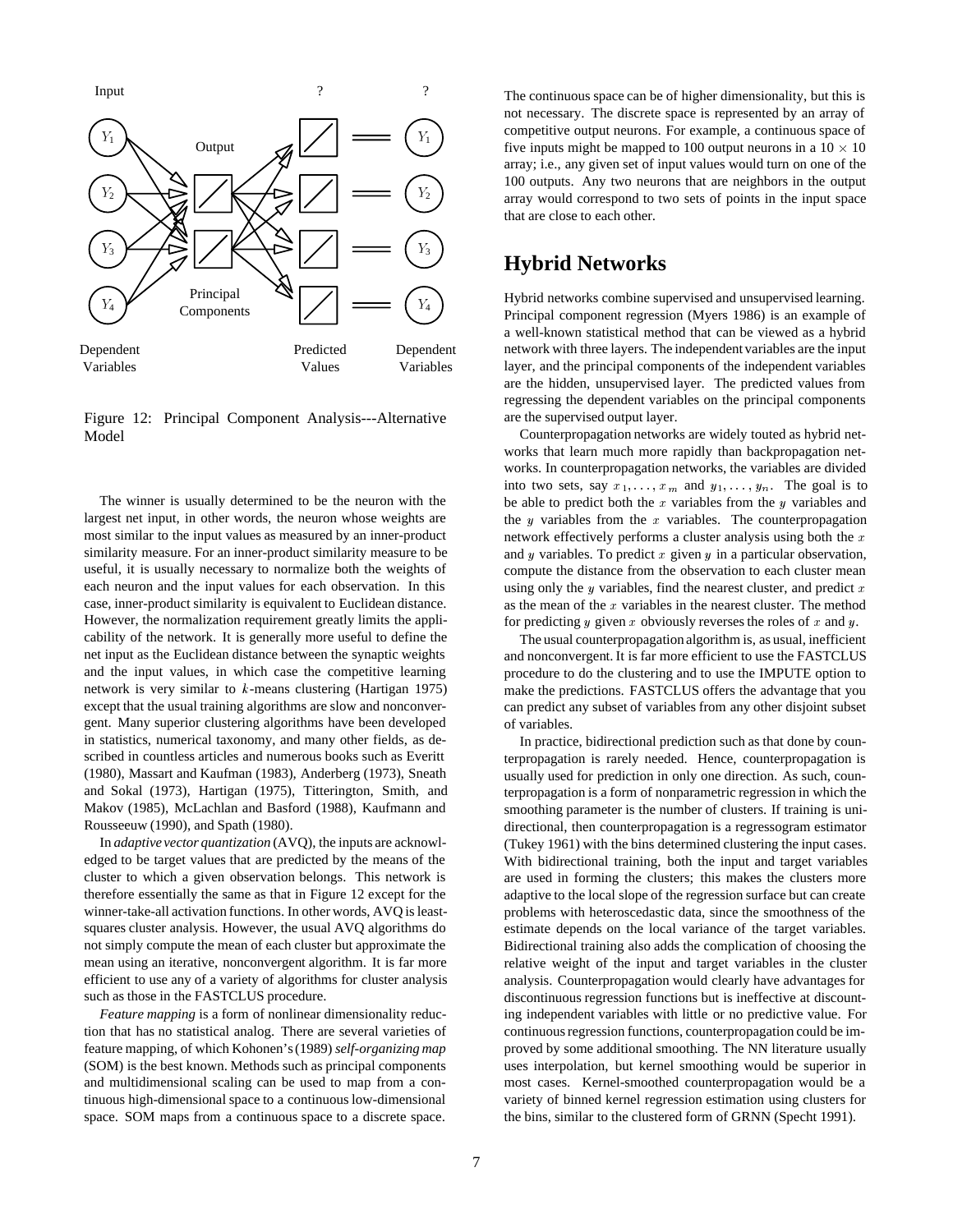*Learning vector quantization* (LVQ) (Kohonen 1989) has both supervised and unsupervised aspects, although it is not a hybrid network in the strict sense of having separate supervised and unsupervised layers. LVQ is a variation of nearest-neighbor discriminant analysis. Rather than finding the nearest neighbor in the entire training set to classify an input vector, LVQ finds the nearest point in a set of prototype vectors, with several protypes for each class. LVQ differs from edited and condensed k-nearest-neighbor methods (Hand 1981) in that the prototypes are not members of the training set but are computed using algorithms similar to AVQ. A somewhat similar method proceeds by clustering each class separately and then using the cluster centers as prototypes. The clustering approach is better if you want to estimate posterior membership probabilities, but LVQ may be more effective if the goal is simply classification.

## **Radial Basis Functions**

In an MLP, the net input to the hidden layer is a linear combination of the inputs as specified by the weights. In a radial basis function (RBF) network (Wasserman 1993), as shown in Figure 13, the hidden neurons compute radial basis functions of the inputs, which are similar to kernel functions in kernel regression (Hardle 1990). The net input to the hidden layer is the distance from the input vector to the weight vector. The weight vectors are also called *centers*. The distance is usually computed in the Euclidean metric, although it is sometimes a weighted Euclidean distance or an inner product metric. There is usually a bandwidth  $s_i$  associated with each hidden node, often called *sigma*. The activation function can be any of a variety of functions on the nonnegative real numbers with a maximum at zero, approaching zero at infinity, such as  $e^{-x^2/2}$ . The outputs are computed as linear combinations of the hidden values with an identity activation function.



Kernel Functions

Radial Basis



For comparison, typical formulas for an MLP hidden neuron and an RBF neuron are as follows:

MLP: 
$$
g_j = a_j + \sum_{i=1}^{n_x} b_{ij} x_i
$$
  
\n
$$
h_j = (1 + e^{-g_j})^{-1}
$$
\nRBF:  $g_j = \left[ \sum_{i=1}^{n_x} \frac{(b_{ij} - x_i)^2}{2s_j} \right]^{1/2}$   
\n
$$
h_j = e^{-g_j^2/2}
$$

The region near each RBF center is called the *receptive field* of the hidden neuron. RBF neurons are also called *localized receptive fields*, *locally tuned processing units*, or *potential functions*. RBF networks are closely related to *regularization networks*. The *modified Kanerva model* (Prager and Fallside 1989) is an RBF network with a threshhold activation function. The *Restricted* Coulomb Energy<sup>™</sup> System (Cooper, Elbaum and Reilly 1982) is another threshold RBF network used for classification. There is a discrete variant of RBF networks called the *cerebellum model articulation controller* (CMAC) (Miller, Glanz and Kraft 1990).

Sometimes the hidden layer values are normalized to sum to 1 (Moody and Darken 1988) as is commonly done in kernel regression (Nadaraya 1964; Watson 1964). Then if each observation is taken as an RBF center, and if the weights are taken to be the target values, the outputs are simply weighted averages of the target values, and the network is identical to the well-known Nadaraya-Watson kernel regression estimator. This method has been reinvented twice in the NN literature (Specht 1991; Schiøler and Hartmann 1992).

Specht has popularized both kernel regression, which he calls a *general regression neural network* (GRNN) and kernel discriminant analysis, which he calls a *probabilistic neural network* (PNN). Specht's (1991) claim that a GRNN is effective with "only a few samples" and even with "sparse data in a multidimensional ... space" is directly contradicted by statistical theory. For parametric models, the error in prediction typically decreases in proportion to  $n^{-1/2}$ , where *n* is the sample size. For kernel regression estimators, the error in prediction typically decreases in proportion to  $n^{-p/(2p+d)}$ , where p is the number of derivatives of the regression function and  $d$  is the number of inputs (H  $\ddot{a}$  rdle 1990, 93). Hence, kernel methods tend to require larger sample sizes than paramteric methods, especially in multidimensional spaces.

Since an RBF network can be viewed as a nonlinear regression model, the weights can be estimated by any of the usual methods for nonlinear least squares or maximum likelihood, although this would yield a vastly overparameterized model if every observation were used as an RBF center. Usually, however, RBF networks are treated as hybrid networks. The inputs are clustered, and the RBF centers are set equal to the cluster means. The bandwidths are often set to the nearest-neighbor distance from the center (Moody and Darken 1988), although this is not a good idea because nearestneighbor distances are excessively variable; it works better to determine the bandwidths from the cluster variances. Once the centers and bandwidths are determined, estimating the weights from the hidden layer to the outputs reduces to linear least squares.

Another method for training RBF networks is to consider each case as a potential center and then select a subset of cases using any of the usual methods for subset selection in linear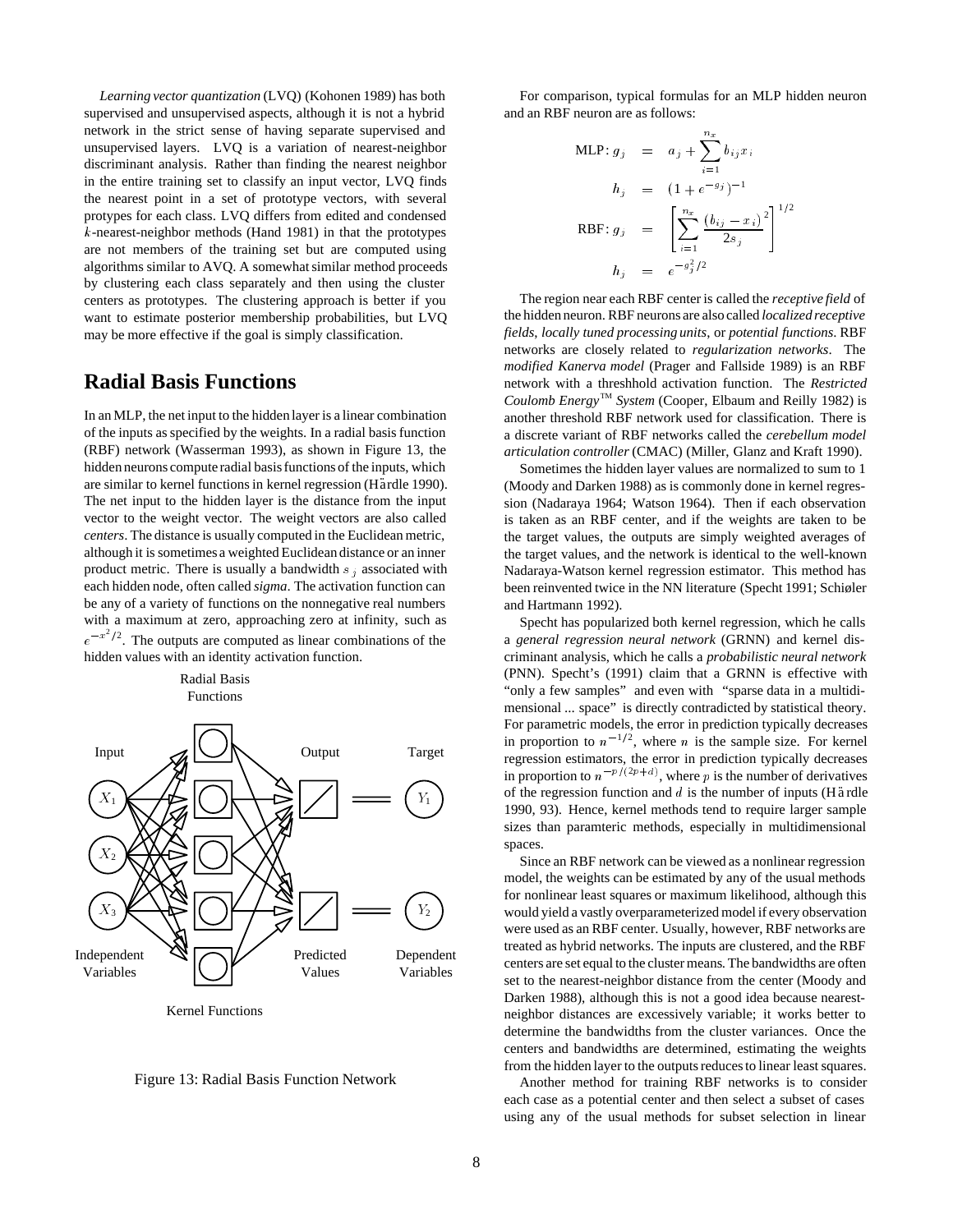regression. If forward stepwise selection is used, the method is called *orthogonal least squares*(OLS) (Chen et al. 1991).

### **Adaptive Resonance Theory**

Some NNs are based explicitly on neurophysiology. Adaptive resonance theory (ART) is one of the best known classes of such networks. ART networks are defined algorithmically in terms of detailed differential equations, not in terms of anything recognizable as a statistical model. In practice, ART networks are implemented using analytical solutions or approximations to these differential equations. ART does not estimate parameters in any useful statistical sense and may produce degenerate results when trained on "noisy" data typical of statistical applications. ART is therefore of doubtful benefit for data analysis.

ART comes in several varieties, most of which are unsupervised, and the simplest of which is called ART 1. As Moore (1988) pointed out, ART 1 is basically similar to many iterative clustering algorithms in which each case is processed by:

- 1. finding the "nearest" cluster seed/prototype/template to that case
- 2. updating that cluster seed to be "closer" to the case

where "nearest" and "closer" can be defined in hundreds of different ways. However, ART 1 differs from most other clustering methods in that it uses a two-stage (lexicographic) measure of nearness. Both inputs and seeds are binary. Most binary similarity measures can be defined in terms of a 2  $\times$  2 table giving the numbers of matches and mismatches:



For example, Hamming distance is the number of mismatches,  $B + C$ , and the Jaccard coefficient is the number of positive matches normalized by the number of features present,  $A/(A +$  $B + C$ ).

To oversimplify matters slightly, ART 1 defines the "nearest" seed as the seed with the minimum value of  $A/(A + C)$  that *also* satisfies the requirement that  $A/(A+B)$  exceeds a specified *vigilance* threshold. An input and seed that satisfy the vigilance threshold are said to *resonate*. If the input fails to resonate with any existing seed, a new seed identical to the input is created, as in Hartigan's (1975) leader algorithm.

If the input resonates with an existing seed, the seed is updated by the logical *and* operator, i.e., a feature is present in the updated seed if and only if it was present both in the input and in the seed before updating. Thus, a seed represents the features common to all of the cases assigned to it. If the input contains noise in the form of 0s where there should be 1s, then the seeds will tend to degenerate toward the zero vector and the clusters will proliferate.

The ART 2 network is for quantitative data. It differs from ART 1 mainly in having an elaborate iterative scheme for normalizing the inputs. The normalization is supposed to reduce the cluster proliferation that plagues ART 1 and to allow for varying background levels in visual pattern recognition. Fuzzy ART (Carpenter, Grossberg, and Rosen 1991) is for bounded quantitative

data. It is similar to ART 1 but uses the fuzzy operators *min* and *max* in place of the logical *and* and *or* operators. ARTMAP (Carpenter, Grossberg, and Reynolds 1991) is an ARTistic variant of counterpropagation for supervised learning.

ART has its own jargon. For example, data are called an *arbitrary sequence of input patterns*. The current observation is stored in *short term memory* and cluster seeds are *long term memory*. A cluster is a *maximally compressed pattern recognition code*. The two stages of finding the nearest seed to the input are performed by an *Attentional Subsystem* and an *Orienting Subsystem*, which performs *hypothesis testing*, which simply refers to the comparison with the vigilance threshhold, not to hypothesis testing in the statistical sense.

### **Multiple Hidden Layers**

Although an MLP with one hidden layer is a universal approximator, there exist various applications in which more than one hidden layer can be useful. Sometimes a highly nonlinear function can be approximated with fewer weights when multiple hidden layers are used than when only one hidden layer is used.

Maximum redundancy analysis (Rao 1964; Fortier 1966; van den Wollenberg 1977) is a linear MLP with one hidden layer used for dimensionality reduction, as shown in Figure 14. A nonlinear generalization can be implemented as an MLP by adding another hidden layer to introduce the nonlinearity as shown in Figure 15. The linear hidden layer is a *bottleneck* that accomplishes the dimensionality reduction.



Figure 14: Linear Multilayer Perceptron = Maximum Redundancy Analysis

Principal component analysis, as shown in Figure 12, is another linear model for dimensionality reduction in which the inputs and targets are the same variables. In the NN literature, models with the same inputs and targets are called *encoding* or *autoassociation* networks, often with only one hidden layer. However, one hidden layer is not sufficient to improve upon principal components, as can be seen from Figure 11. A nonlinear generalization of principal components can be implemented as an MLP with three hidden layers, as shown in Figure 16. The first and third hidden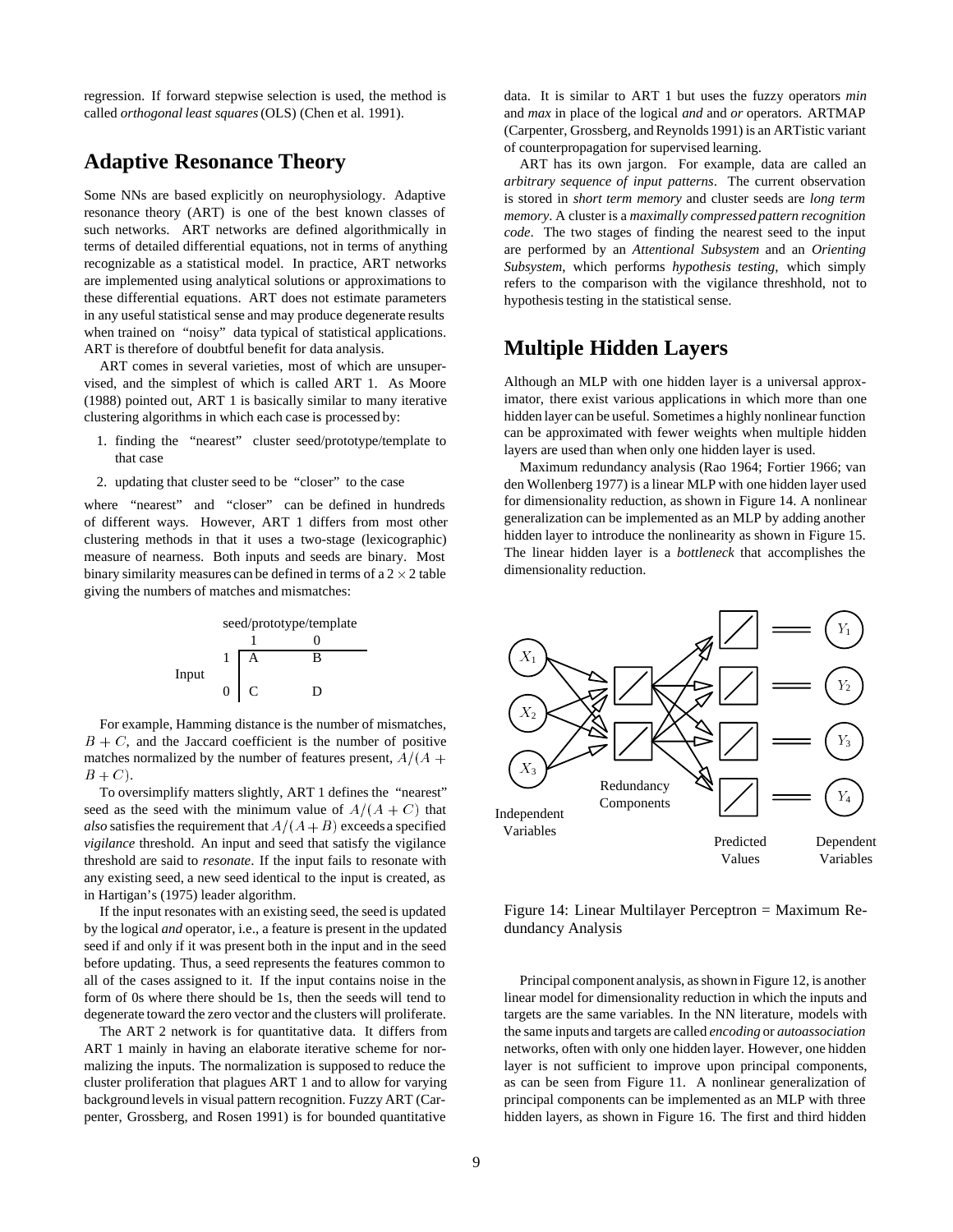

Figure 16: Nonlinear Analog of Principal Components



Figure 15: Nonlinear Maximum Redundancy Analysis

layers provide the nonlinearity, while the second hidden layer is the bottleneck.

Nonlinear additive models provide a compromise in complexity between multiple linear regression and a fully flexible nonlinear model such as an MLP, a high-order polynomial, or a tensor spline model. In a generalized additive model (GAM) (Hastie and Tibshirani 1990), a nonlinear transformation estimated by a nonparametric smoother is applied to each input, and these values are added together. The TRANSREG procedure fits nonlinear additive models using <sup>B</sup> splines. *Topologically distributed encoding* (TDE) (Geiger 1990) uses Gaussian basis functions. A nonlinear additive model can also be implemented as a NN as shown in Figure 17. Each input is connected to a small subnetwork to provide the nonlinear transformations. The outputs of the subnetworks are summed to give the output of the complete network. This network could be reduced to a single hidden layer, but the additional hidden layers aid interpretation of the results.

By adding another linear hidden layer to the GAM network, a projection pursuit network can be constructed as shown in Figure 18. This network is similar to projection pursuit regression (Friedman and Stuetzle 1981) except that subnetworks provide the nonlinearities instead of nonlinear smoothers.

#### **Conclusion**

The goal of creating artificial intelligence has lead to some fundamental differences in philosophy between neural engineers and statisticians. Ripley (1993) provides an illuminating discussion of the philosophical and practical differences between neural and statistical methodology. Neural engineers want their networks to be black boxes requiring no human intervention—data in, predictions out. The marketing hype claims that neural networks can be used with no experience and automatically learn whatever is required; this, of course, is nonsense. Doing a simple linear regression requires a nontrivial amount of statistical expertise.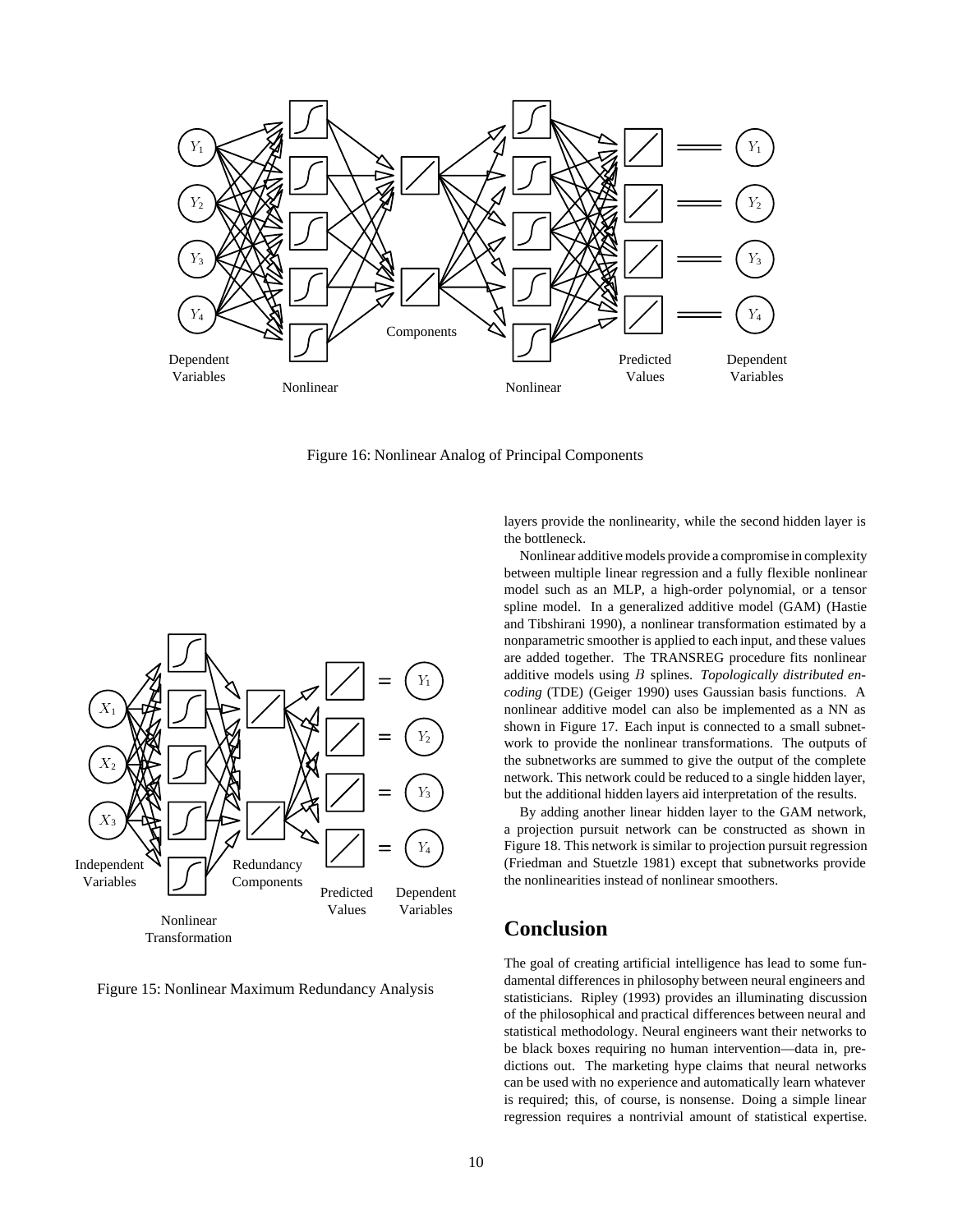

Figure 18: Projection Pursuit Network



Figure 17: Generalized Additive Network

Using a multiple nonlinear regression model such as an MLP requires even more knowledge and experience.

Statisticians depend on human intelligence to understand the process under study, generate hypotheses and models, test assumptions, diagnose problems in the model and data, and display results in a comprehensible way, with the goal of explaining the phenomena being investigated. A vast array of statistical methods are used even in the analysis of simple experimental data, and experience and judgment are required to choose appropriate methods. Even so, an applied statistician may spend more time on defining the problem and determining what are the appropriate questions to ask than on statistical computation. It is therefore unlikely that applied statistics will be reduced to an automatic process or "expert system" in the foreseeable future. It is even more unlikely that artificial neural networks will ever supersede statistical methodology.

Neural networks and statistics are not competing methodologies for data analysis. There is considerable overlap between the two fields. Neural networks include several models, such as MLPs, that are useful for statistical applications. Statistical methodology is directly applicable to neural networks in a variety of ways, including estimation criteria, optimization algorithms, confidence intervals, diagnostics, and graphical methods. Better communication between the fields of statistics and neural networks would benefit both.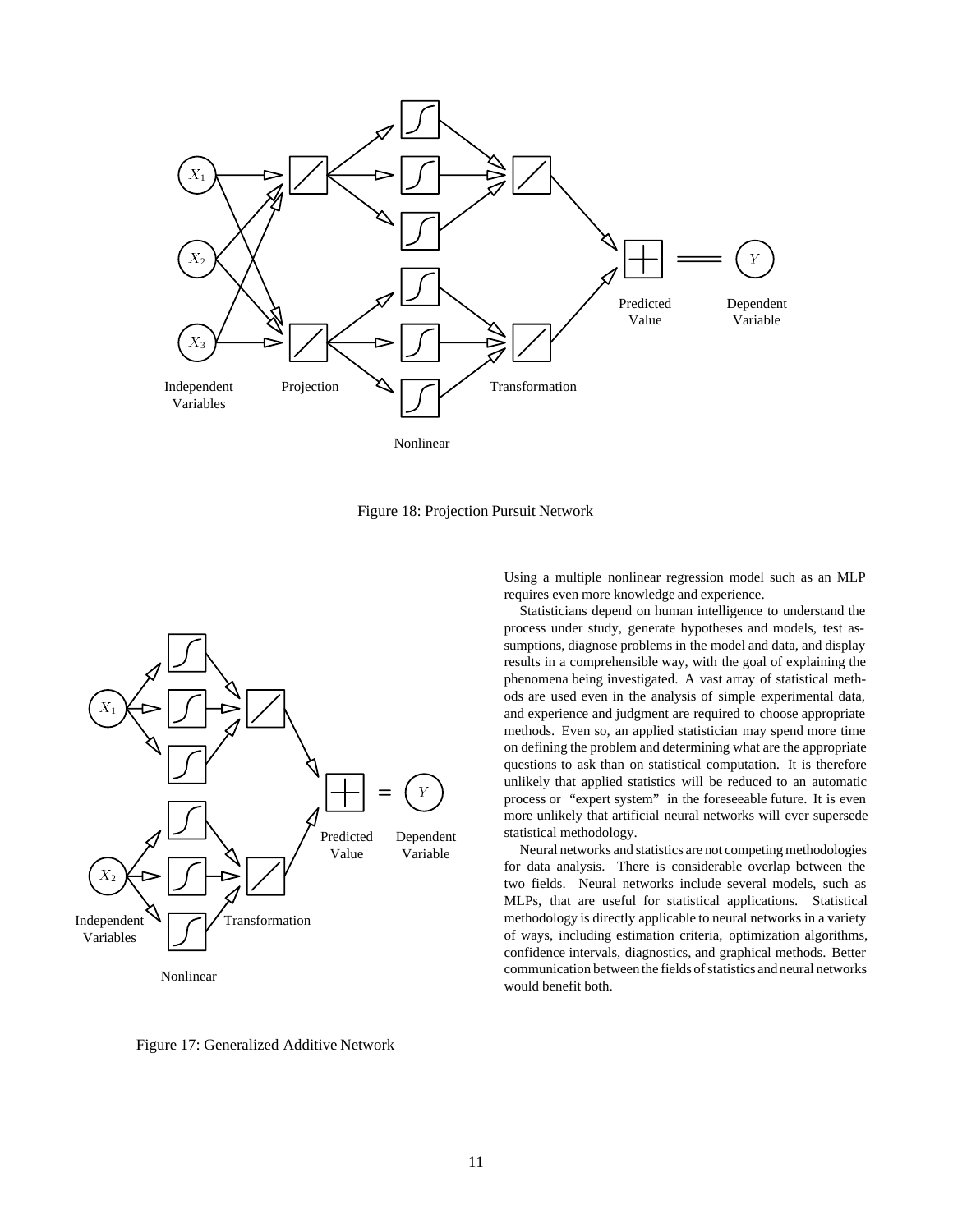#### **References**

Anderberg, M.R. (1973), *Cluster Analysis for Applications*, New York: Academic Press.

Bates, D.M. and Watts, D.G. (1988), *Nonlinear Regression Analysis and Its Applications*, New York: John Wiley & Sons.

Borowiak, D.S. (1989), *Model Discrimination for Nonlinear Regression Models*, New York: Marcel-Dekker.

Carpenter, G.A., Grossberg, S., Reynolds, J.H. (1991), "ARTMAP: Supervised real-time learning and classification of nonstationary data by a self-organizing neural network," *Neural Networks*, 4, 565-588.

Carpenter, G.A., Grossberg, S., Rosen, D.B. (1991), "Fuzzy ART: Fast stable learning and categorization of analog patterns by an adaptive resonance system," *Neural Networks*, 4, 759-771.

Chen et al (1991), "Orthogonal least squares algorithm for radial-basis-function networks" *IEEE Transactions on Neural Networks*, 2, 302-309.

Cooper, L.N., Elbaum, C. and Reilly, D.L. (1982), *Self Organizing General Pattern Class Separator and Identifier*, U.S. Patent 4,326,259.

Cramer, J. S. (1986), *Econometric Applications of Maximum Likelihood Methods*, Cambridge, UK: Cambridge University Press.

Edwards, A.W.F (1972), *Likelihood*, Cambridge, UK: Cambridge University Press.

Everitt, B.S. (1980), *Cluster Analysis*, 2nd Edition, London: Heineman Educational Books Ltd.

Fortier, J.J. (1966), "Simultaneous Linear Prediction," *Psychometrika*, 31, 369-381.

Friedman, J.H. and Stuetzle, W. (1981), "Projection pursuit regression," *Journal of the American Statistical Association*, 76, 817-823.

Gallant, A.R. (1987), *Nonlinear Statistical Models*, New York: John Wiley & Sons.

Geiger, H. (1990), "Storing and Processing Information in Connectionist Systems," in Eckmiller, R., ed., *Advanced Neural Computers*, 271-277, Amsterdam: North-Holland.

Gifi, A. (1990), *Nonlinear Multivariate Analysis*, Chichester, UK: John Wiley & Sons.

Hand, D.J. (1981), *Discrimination and Classification*, New York: John Wiley & Sons.

Hardle, W. (1990), *Applied Nonparametric Regression*, Cambridge, UK: Cambridge University Press.

Hartigan, J.A. (1975), *Clustering Algorithms*, New York: John Wiley & Sons.

Hastie, T.J. and Tibshirani, R.J. (1990), *Generalized Additive Models*, London: Chapman & Hall.

Hertz, J., Krogh, A. and Palmer, R.G. (1991), *Introduction to the Theory of Neural Computation*, Redwood City, CA: Addison-Wesley.

Hinton, G.E. (1992), "How Neural Networks Learn from Experience," *Scientific American*, 267 (September), 144-151.

Hotelling, H. (1933), "Analysis of a Complex of Statistical Variables into Principal Components," *Journal of Educational Psychology*, 24, 417-441, 498-520.

Hosmer, D.W. and Lemeshow, S. (1989), *Applied Logistic Regression*, New York: John Wiley & Sons.

Huber, P.J. (1985), "Projection pursuit," *Annals of Statistics*, 13, 435-475.

Jackson, J.E. (1991), *A User's Guide to Principal Components*, New York: John Wiley & Sons.

Jolliffe, I.T. (1986), *Principal ComponentAnalysis*, New York: Springer-Verlag.

Jones, M.C. and Sibson, R. (1987), "What is projection pursuit?" *Journal of the Royal Statistical Society*, Series A, 150, 1-38.

Kaufmann, L. and Rousseeuw, P.J. (1990), *Finding Groups in Data*, New York: John Wiley & Sons.

McCullagh, P. and Nelder, J.A. (1989), *Generalized Linear Models*, 2nd ed., London: Chapman & Hall.

McLachlan, G.J. (1992), *Discriminant Analysis and Statistical Pattern Recognition*, New York: John Wiley & Sons.

McLachlan, G.J. and Basford, K.E. (1988), *Mixture Models*, New York: Marcel Dekker, Inc.

Massart, D.L. and Kaufman, L. (1983), *The Interpretation of Analytical Chemical Data by the Use of Cluster Analysis*, New York: John Wiley & Sons.

Masters, T. (1993), *Practical Neural Network Recipes in C++*, New York: Academic Press.

Miller III, W.T., Glanz, F.H. and Kraft III, L.G. (1990), "CMAC: an associative neural network alternative to backpropagation," *Proceedings IEEE*, 78, 1561-1567.

Moore, B. (1988), "ART 1 and Pattern Clustering," in Touretzky, D., Hinton, G. and Sejnowski, T., eds., *Proceedings of the 1988 Connectionist Models Summer School*, 174-185, San Mateo, CA: Morgan Kaufmann.

Myers, R.H. (1986), *Classical and Modern Regression with Applications*, Boston: Duxbury Press

Nadaraya, E.A. (1964), "On estimating regression," *Theory Probab. Applic.* 10, 186-90.

Pao, Y (1989), *Adaptive Pattern Recognition and Neural Networks*, Reading, MA: Addison-Wesley.

Prager, R.W. and Fallside, F. (1989), "The Modified Kanerva Model for Automatic Speech Recognition," *Computer Speech and Language*, 3, 61-81.

Rao, C.R. (1964), "The Use and Interpretation of Principal Component Analysis in Applied Research," *Sankya*, Series A, 26, 329-358.

Ripley, B.D. (1993), "Statistical Aspects of Neural Networks," in Barndorff-Nielsen, O.E., Jensen, J.L. and Kendall, W.S., eds., *Networks and Chaos: Statistical and Probabilistic Aspects*, London: Chapman & Hall.

Ross, G.J.S. (1990), *Nonlinear Estimation*, New York: Springer-Verlag.

Schiøler, H. and Hartmann, U. (1992), "Mapping Neural Network Derived from the Parzen Window Estimator," *Neural Networks*, 5, 903-909.

Seber, G.A.F and Wild, C.J. (1989), *Nonlinear Regression*, New York: John Wiley & Sons.

Sneath, P.H.A. and Sokal, R.R. (1973), *Numerical Taxonomy*, San Francisco: W.H. Freeman.

Souček, B. and The IRIS Group (1992), *Fast Learning and Invariant Object Recognotion: The Sixth-Generation Breakthrough*, New York, John Wiley & Sons,

Spath, H. (1980), *Cluster Analysis Algorithms*, Chichester, UK: Ellis Horwood.

Specht, D.F. (1991), "A Generalized Regression Neural Network," *IEEE Transactions on Neural Networks*, 2, Nov. 1991, 568-576.